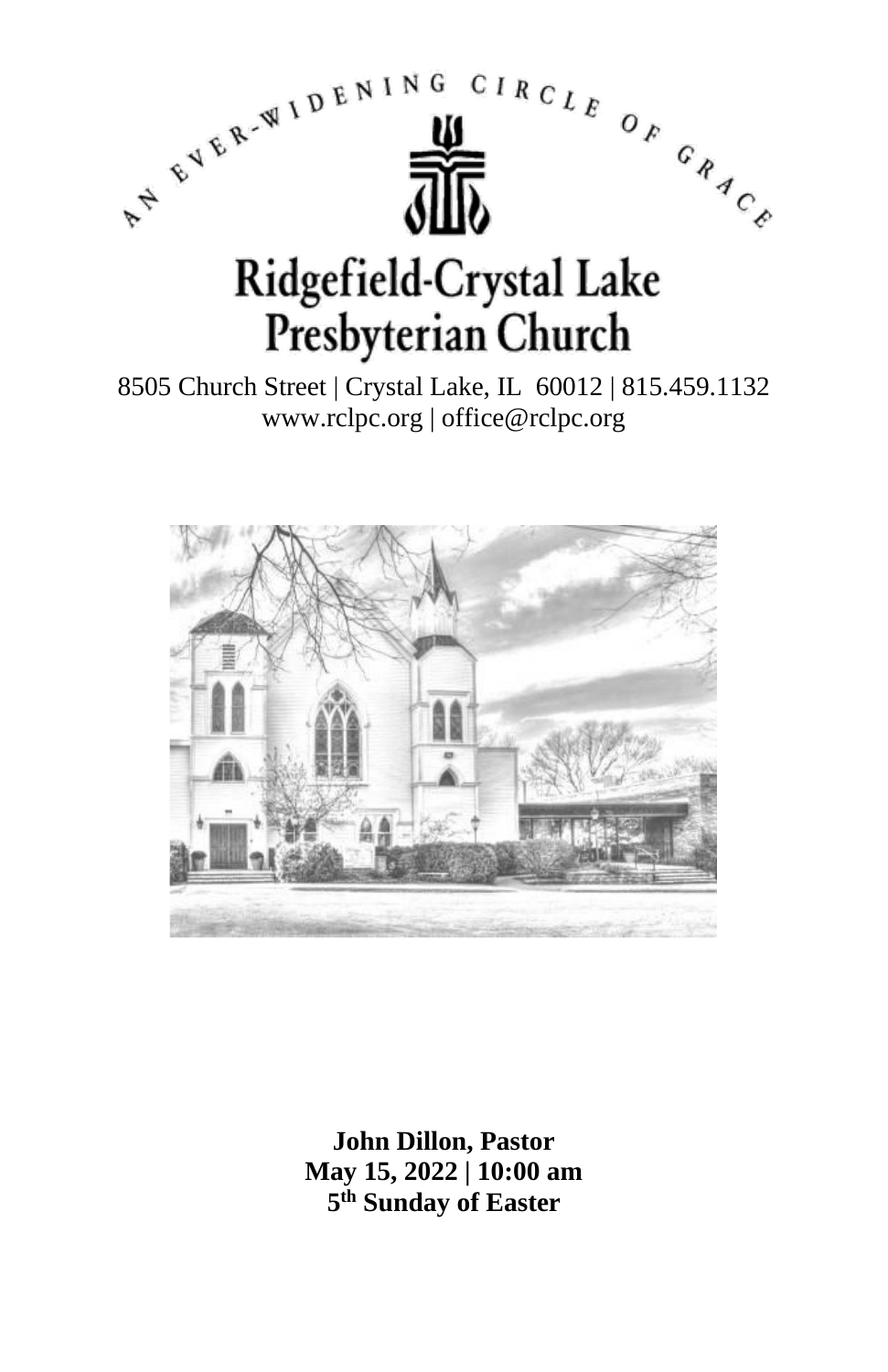## **WE GATHER IN GRACE**

*A "+" indicates all are invited to stand in either body or spirit. Reminders: Our worship service is being livestreamed and is on Zoom.*

WORDS OF WELCOME

+HYMN 401: GATHER US IN (VV. 1, 3, 4)

+CALL TO WORSHIP

One: Come and see, Jesus is here. The one who humbled himself before others, the one who chose to serve rather than be served. Come and see, Jesus is calling you, come and sit at his feet, come and learn more about how to love.

### **All: Come and worship the One who is love**

+YOUR LOVE NEVER FAILS Chris McClarney and Anthony Skinner

### PRAYER OF CONFESSION

- One: God, forgive us when we have lacked love: for you, for our fellow human beings, for this world that you have created.
- **All: Turn our eyes, our hearts, our minds, and souls to you, the source of all love. Give us courage to dare to believe that love is stronger than hate; empathy to walk in another's shoes; imagination that dares to dream and work towards a better world. We ask, in Jesus' name: your love made known at our human level.**

### WE ARE FORGIVEN, LOVED AND FREE Paul M. Vasile

**We are forgiven loved and free. We're washed anew and then called to be hope for the weary, strength for the weak, with a blessing of peace for all, with a blessing of peace for all.**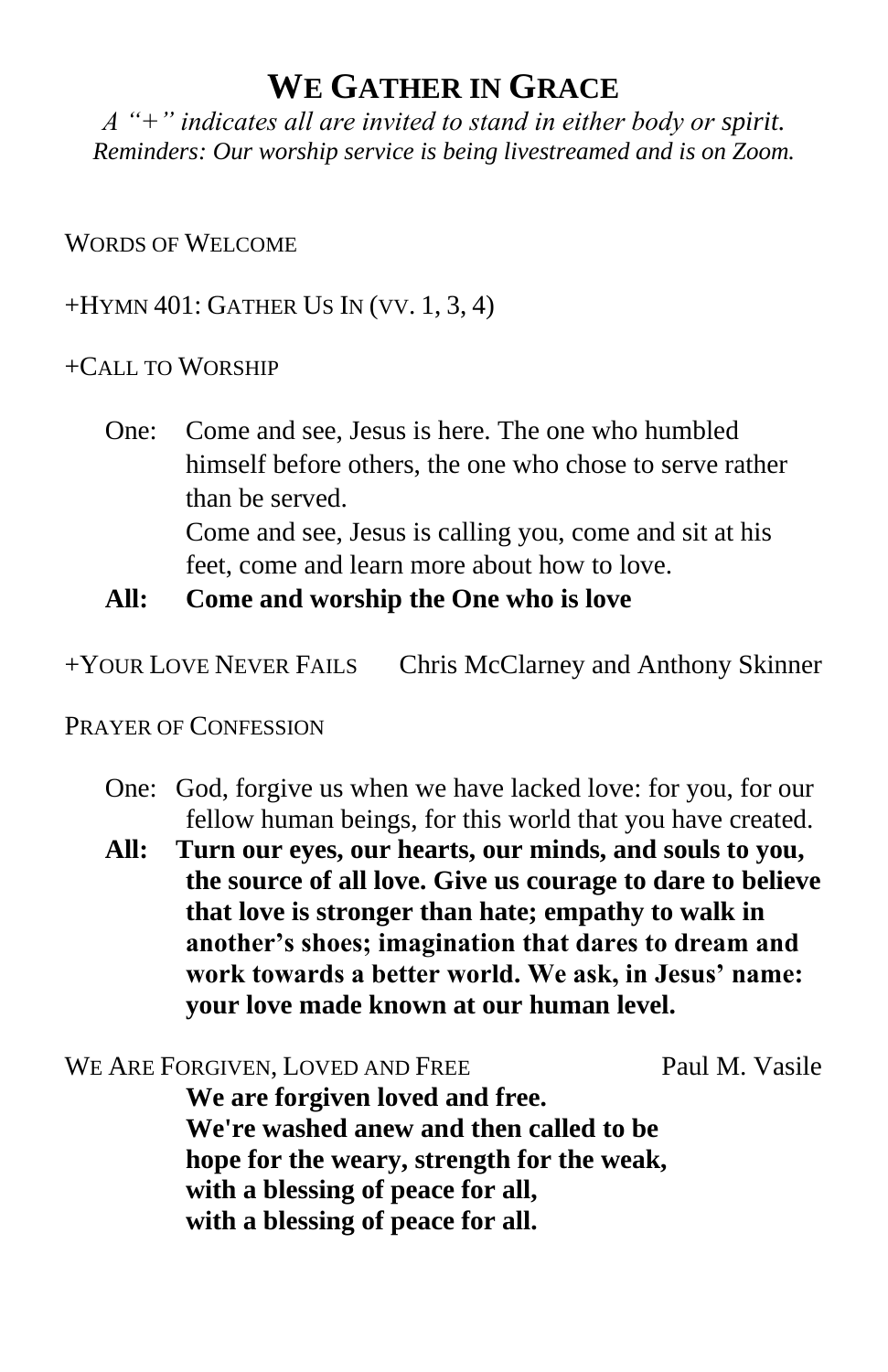### ABSOLUTION AND PASSING OF THE PEACE

Pastor: Jesus taught us that Love is... not just about me. Love is... more about you. Love is... opening your arms in welcome. Love is... spending time with people. Love is... making relationships. Love is... kneeling down in the dirt to help. Love is... listening. Love is... holding hands. In love you are forgiven. Love is the Peace of Christ Peace be with you!

+REACH OUT YOUR HAND IN PEACE Lucy Smith **Reach out your hand in peace Reach out your hand in peace. Reach out your hand in peace. In return you'll feel God's love.**

## **WE GROW IN GRACE**

WEE WORSHIP

SCRIPTURE READING: Acts 17:16-31

CANNOT KEEP YOU Michael Gungor

MESSAGE *"An Unknown God"* Rev. John Dillon

WELCOME OF NEW MEMBER: KATE KASCH SCHULSTAD

PRAYERS OF THE PEOPLE AND THE LORD'S PRAYER

**Our Father, who art in heaven, hallowed be thy name. Thy kingdom come, thy will be done, on earth as it is in heaven. Give us this day our daily bread; and forgive us our debts, as we forgive our debtors; and lead us not into temptation, but deliver us from evil. For thine is the kingdom, and the power, and the glory, forever. Amen.**

OFFERING: I HAVE LOVED YOU (INSTRUMENTAL) Michael Joncas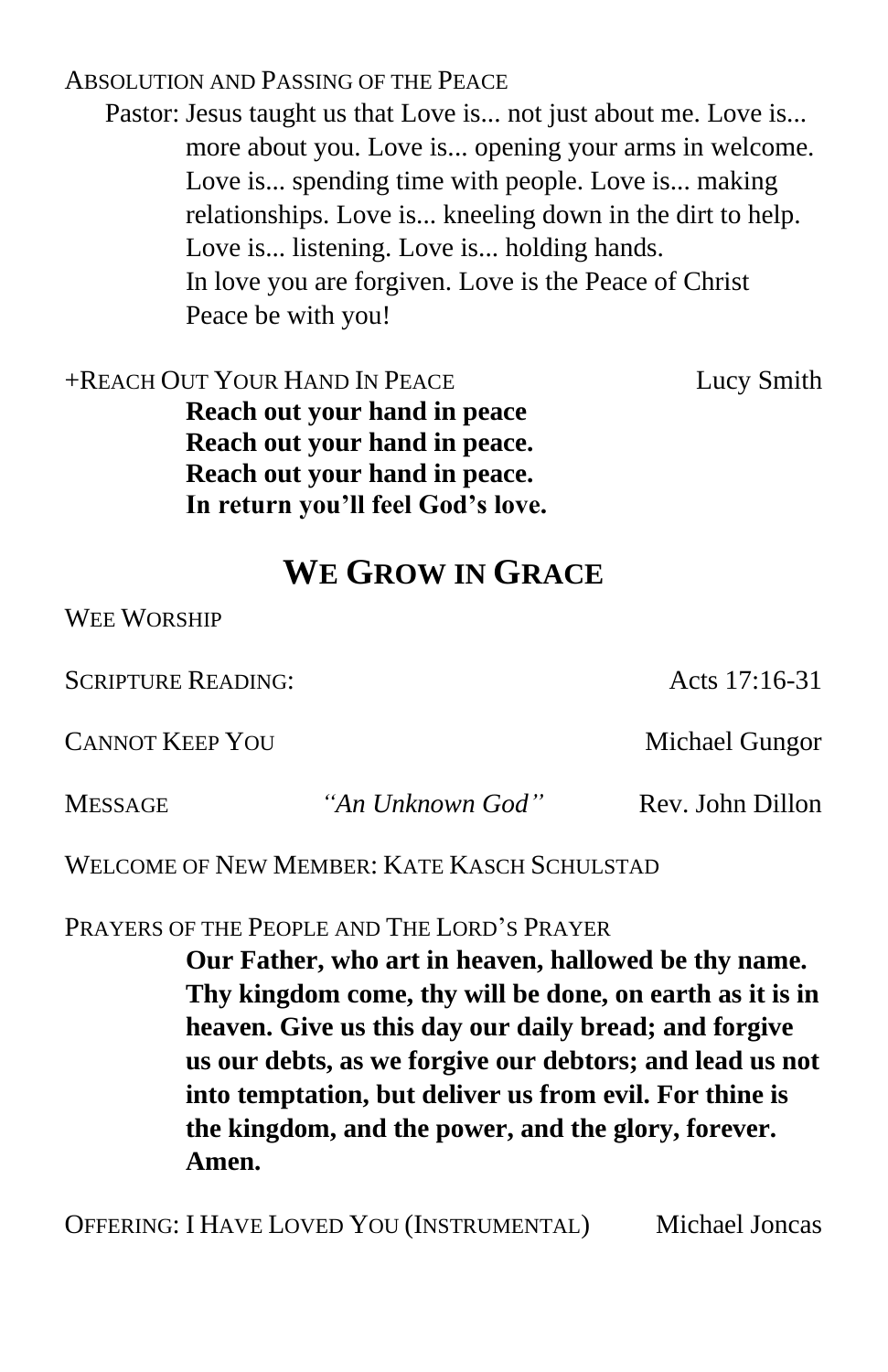### +DOXOLOGY Crowder

**Praise God, from whom all blessings flow; Praise Christ, all people here below; Praise Holy Spirit evermore; Praise Triune God, whom we adore. Amen. Amen. Amen. Amen.**

+PRAYER OF DEDICATION

# **WE GO IN GRACE**

+SENDING

+GOD'S LOVE IS FOR EVERYBODY Byran Moyer Suderman

*We gather in grace, we grow in grace, we go in grace… The journey continues in an ever-widening circle of grace.*

──────

MUSIC LEADERS: ANTHONY JAY HOUSTON AND SCOTT IDDINGS ACCOMPANISTS: ANN LEGG AND MIKE GRISWOLD TECHNICAL DIRECTOR: STEVE CONNELL



*Visit Our Welcome Page… [rclpc.org/welcomeToRCLPC.html](http://rclpc.org/welcomeToRCLPC.html)*

GLORY TO GOD HYMNAL USED UNLESS OTHERWISE NOTED ©CCLI LICENSE #1857579 | USED BY PERMISSION. ©OneLicense.Net License #A-708421 | Used by permission. ©Christian Copyright Solutions (CCS) License #13561 | Used by permission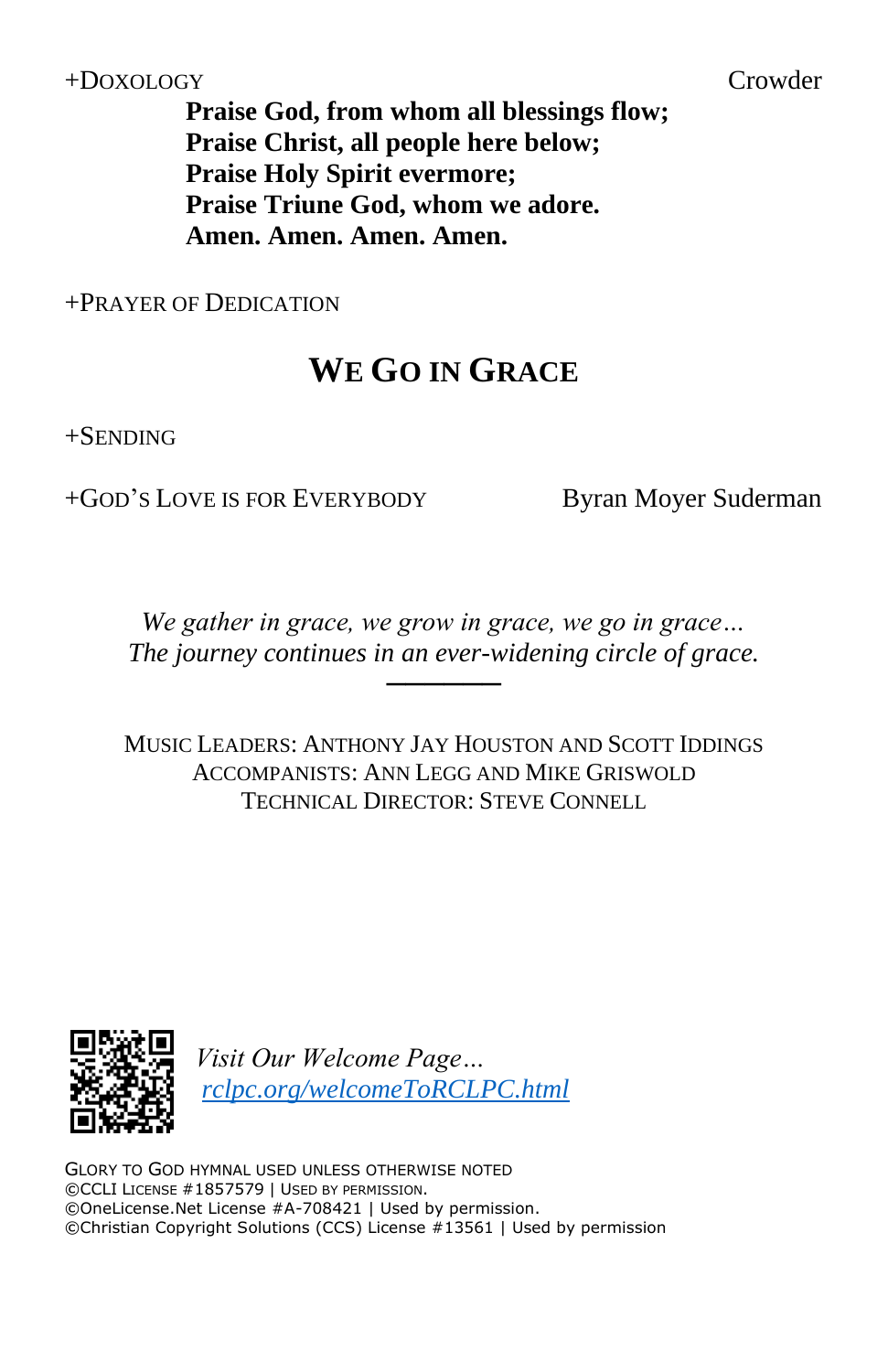### **Hymn 401: Gather Us In**

Here in this place the new light is streaming; now is the darkness vanished away; see in this space our fears and our dreamings brought here to you in the light of this day. Gather us in, the lost and forsaken; gather us in, the blind and the lame; call to us now, and we shall awaken; we shall arise at the sound of our name.

Here we will take the wine and the water; here we will take the bread of new birth. Here you shall call your sons and your daughters, call us anew to be salt for the earth. Give us to drink the wine of compassion; give us to eat the bread that is you; nourish us well, and teach us to fashion lives that are holy and hearts that are true.

Not in the dark of buildings confining, not in some heaven, light years away: here in this place the new light is shining; now is the kingdom, and now is the day. Gather us in and hold us forever; gather us in and make us your own; gather us in, all peoples together, fire of love in our flesh and our bone.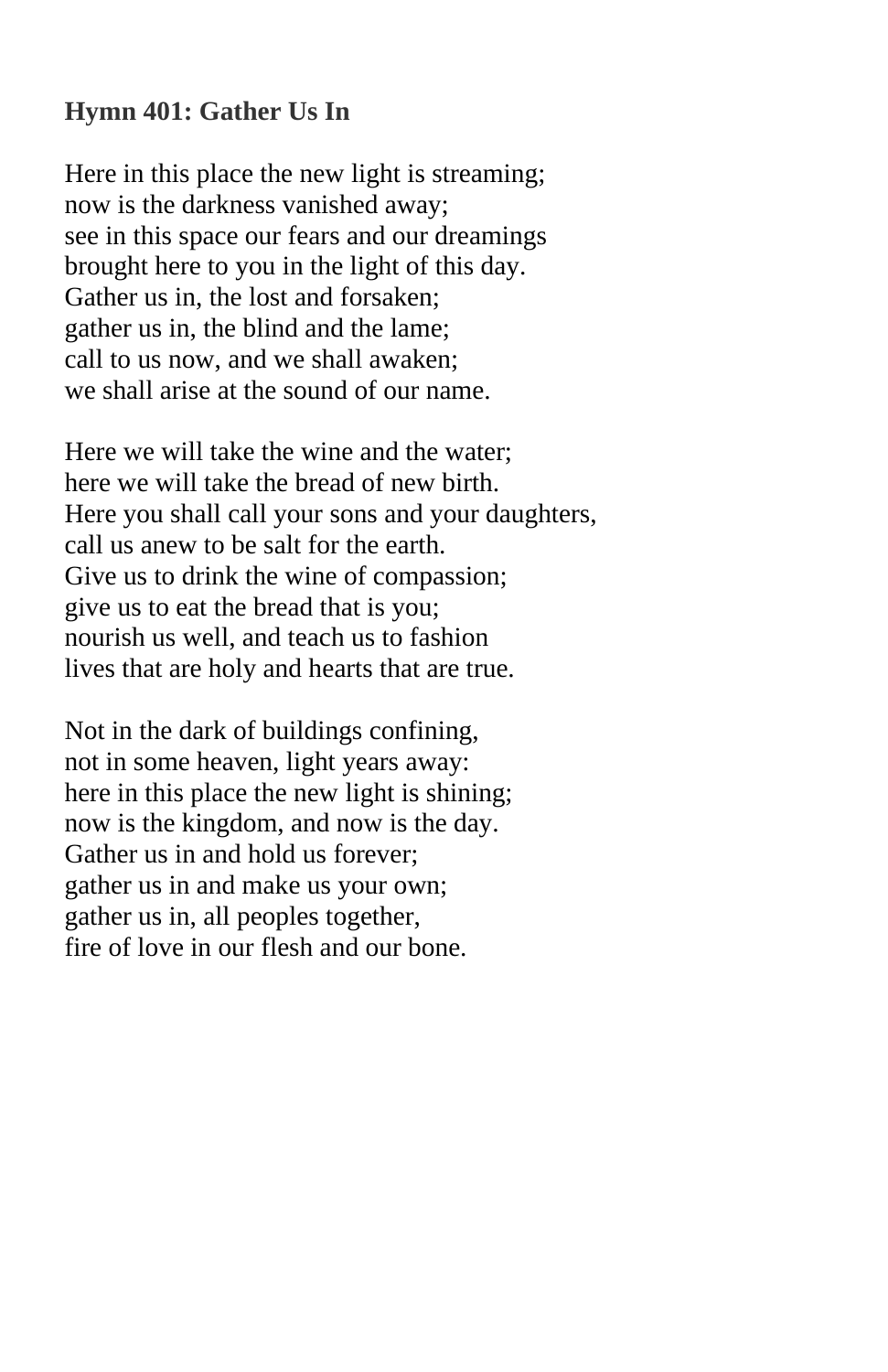### **Your Love Never Fails**

words and music by Chris McClarney and Anthony Skinner

Nothing can separate; even if I run away, Your love never fails. I know I still make mistakes, You have new mercies for me ev'ry day; 'Cause Your love never fails.

Refrain: You stay the same through the ages; Your love never changes. There may be pain in the night, But joy comes in the morning.

And when the oceans rage, I don't have to be afraid Because I know that You love me. Your love never fails.

The wind is strong, and the water's deep, I'm not alone here in these open seas; 'Cause Your love never fails.

The chasm is far too wide, I never thought I'd reach the other side; Your love never fails.

Refrain

One: You make all things work together for good. You make all things work together for good.

 $All:$ 

**You make all things work together for good. You make all things work together for good.**

Refrain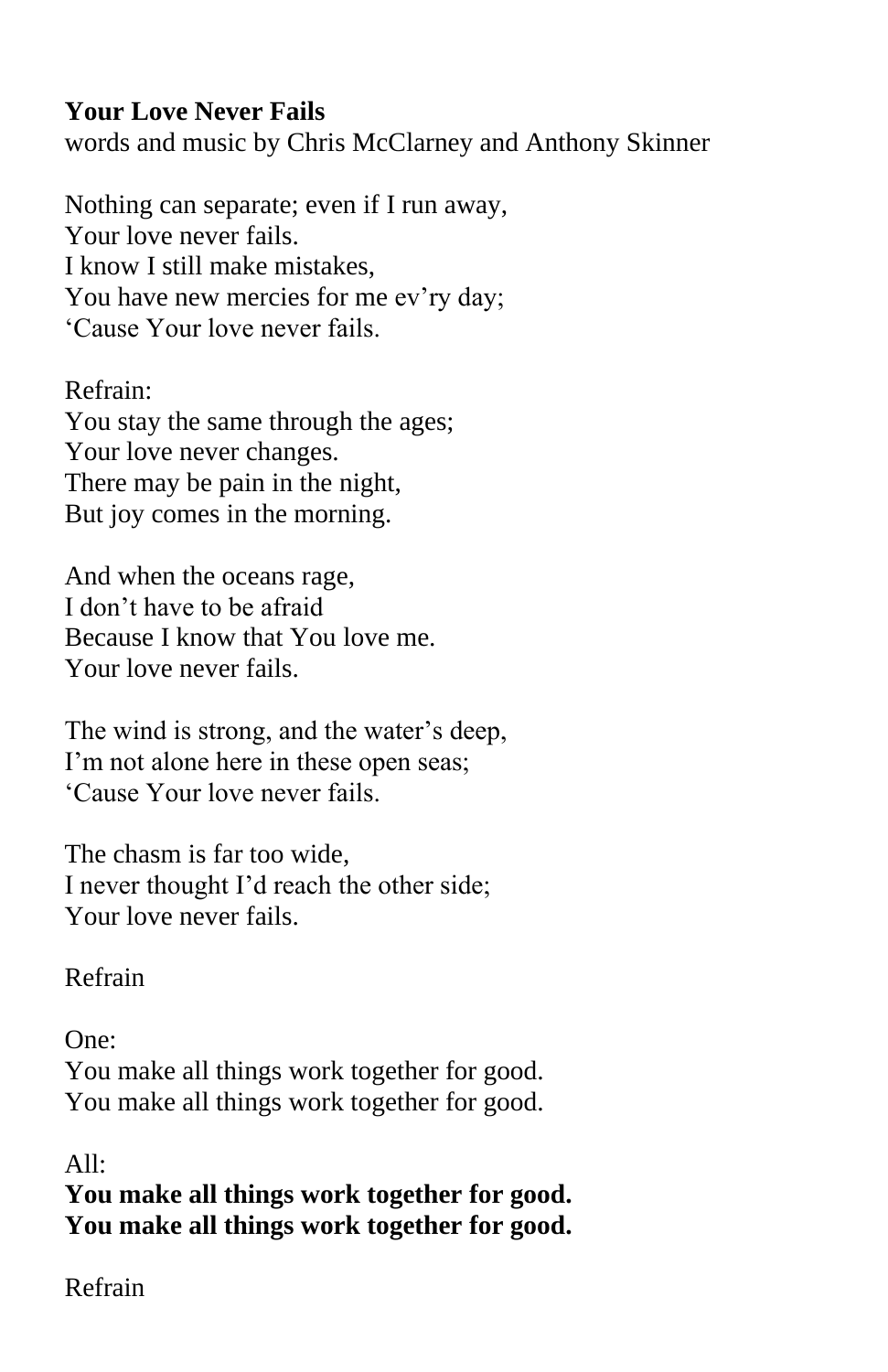## **Cannot Keep You**

by Michael Gungor

They tried to keep you in a tent. They could not keep you in a temple, or any of their idols, to see and understand.

We cannot keep you in a church. We cannot keep you in a Bible, or it's just another idol, to box you in.

They could not keep you in their walls. We cannot keep you in ours either, for you are so much greater.

Refrain: Who is like the Lord, the maker of the heavens? Who dwells with the poor? He lifts them from the ashes, and He seats them among princes. Who is like the Lord?

We've tried to keep you in our tents. We've tried to keep you in our temples. We've worshiped all our idols. We want all that to end.

So we will find you in the streets and we will find you in the prisons and even in our Bibles and churches.

### Refrain

We cannot contain, cannot contain the glory of your name. We cannot contain, cannot contain the glory of your name. We cannot contain, cannot contain the glory of your name.

Who is like the Lord? You took me from the ashes and you healed me from my blindness. Who is like the Lord?